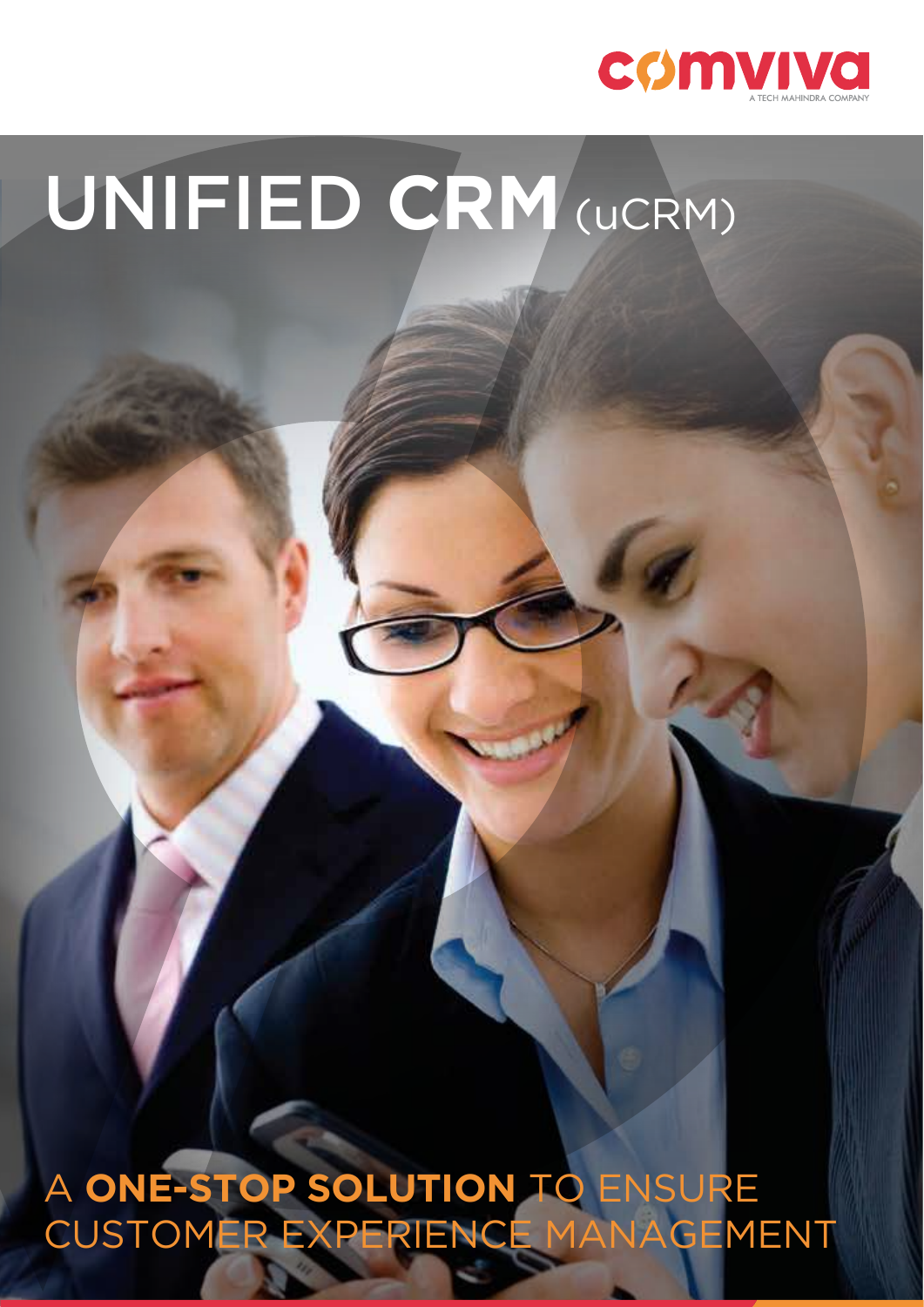To keep pace with the demands of today's customers, operators are increasingly focusing on digital transformation, seamless omni-channel experiences, etc. all. Customer experience management and social customer relationship management (CRM) are driving the shift in CRM software from operational to intelligent systems.

#### With 15 years of industry experience, Comviva offers an integrated CRM solution. **It entails a unified view of a customer's interactions with the operator.**



## **OMNI-CHANNEL USER EXPERIENCE**

Comviva's Unified CRM solution enables operators to deliver a consistent user experience across all applications and devices.

### **A HOLISTIC VIEW OF REAL-TIME SUBSCRIBER INFORMATION**

Comviva's Unified CRM solution enables the operator to address a customer's queries in real-time. It can be deployed at call centres, retail outlets and partners and offers the self-service module for account management.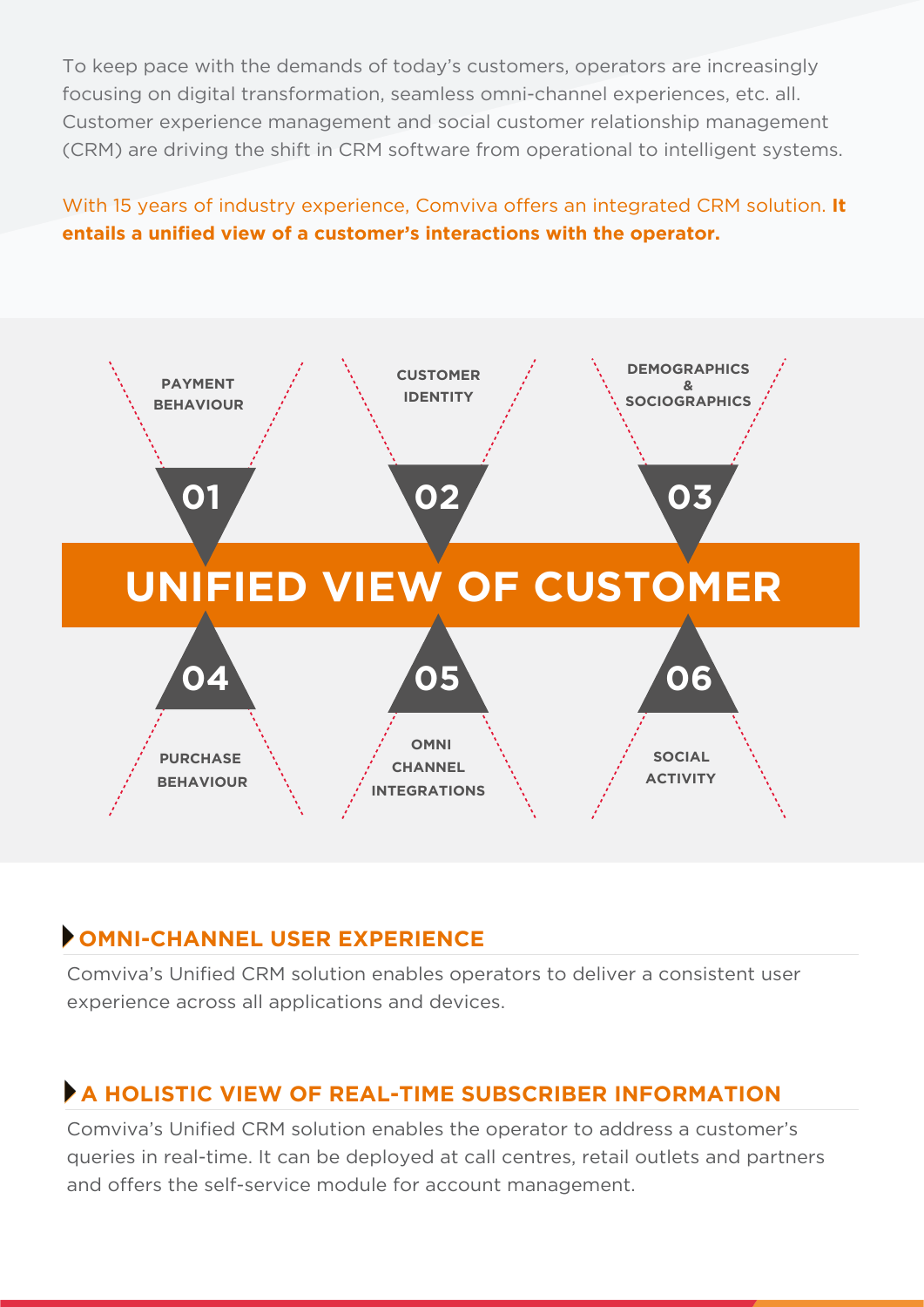#### **OPTIMIZE OPERATIONAL COSTS WITH AUTOMATED AND DYNAMIC WORKFLOWS**

Comviva's Unified CRM solution entails integrated workflow management and automated processes. This enables streamlining of operations whilst providing a complete audit trail of customer contact activities.

#### **PAYMENTS THROUGH MULTIPLE MODES**

Supports all popular types of payments such as pre-paid, post-paid, online payments, vouchers and money transfer.

#### **LEVERAGE SOCIAL MEDIA AS A CUSTOMER ENGAGEMENT CHANNEL**

Monitor and extract market intelligence from a customer's usage of social media.

# **UNIFIED CRM**

| <b>TROUBLE TICKETING</b>                                                                                        | <b>CUSTOMER ACCOUNT</b><br><b>SNAPSHOT</b>                                   | <b>SERVICES</b><br><b>MANAGEMENT</b>                                          | <b>TRENDING CALLS INFO</b>                                                                  |
|-----------------------------------------------------------------------------------------------------------------|------------------------------------------------------------------------------|-------------------------------------------------------------------------------|---------------------------------------------------------------------------------------------|
| <b>Robust Query-</b><br>Request-Complaint<br>system with flexibility<br>to define flows and<br>escalation rules | Relevant customer<br>information display -<br>Account type,<br>SIM no., etc. | Management of<br>services like Data and<br>VAS (activation/<br>de-activation) | Real time information<br>related to top queries<br>being logged in a day<br>to decrease AHT |
| <b>CDR DATA DISPLAY</b>                                                                                         | <b>UP - SELL</b><br><b>SUGGESTIONS</b>                                       | <b>CDR COLLECTION</b>                                                         | <b>PROVISIONING</b>                                                                         |
| Last 3 Month CDR<br>records for quick<br>redressal of queries/<br>information fetch                             | Suggestions to<br>upgrade/subscribe<br>plans based on<br>consumption history | Collection of CDRs<br>like voice, sms, data<br>from multiple nodes            | Activation,<br>deactivation, changes<br>on service profile.<br>barring/unbarring            |
| <b>CUSTOMER</b><br><b>ACTIVATION</b>                                                                            | <b>LOGICAL INVENTORY</b><br><b>MANAGEMENT</b>                                | <b>REPORTING</b>                                                              | <b>NOTIFICATION</b><br><b>INTERFACE</b>                                                     |
| Support for<br><b>Regulatory Compliant</b><br>new customer service<br>activation                                | Complete lifecycle<br>management of logical<br>inventory                     | Provide a heat check<br>and analysis for timely<br>action                     | Send customized<br>SMS/email to multiple<br>subscribers together                            |